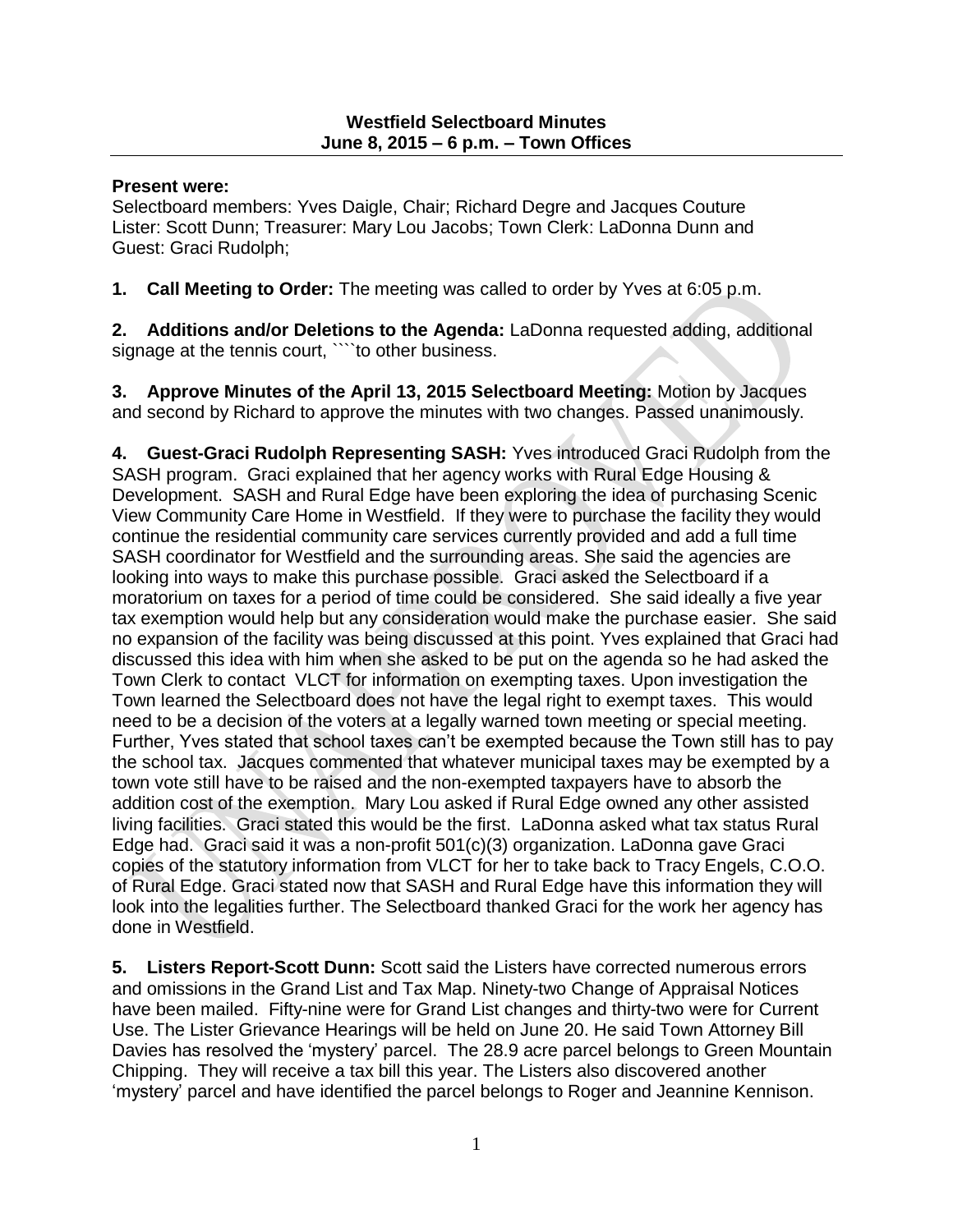Scott said the Listers have been working to clarify some Current Use questions regarding the Monastery. The Listers, District Advisor from PVR and Monastery officials are having ongoing discussions and are close to a resolution. Yves mentioned having the Listers verify the acreage owned by Sally Caron on North Hill Road.

# **6. Library:**

**A. Review Letters of Interest for Librarian Position:** Yves recused himself due to a conflict of interest and left the meeting for this discussion and vote. Richard and Jacques reviewed the 6 letters of interest/resumes for the Librarian position. There was a motion by Jacques and second by Richard to hire Marylee Daigle for the position with LaDonna and Mary Lou to serve as her supervisors. Passed unanimously. LaDonna will send letters thanking all other applicants for their interest in the position. Rachel Gunn's last day will be June 11. LaDonna will contact Marylee and coordinate training with Rachel.

**B. Appoint New Librarian:** Marylee Daigle was appointed as the new Librarian effective June 16 as noted in Article 6A.

**C. Update on CLiF Grant-Kickoff Event October 19-LaDonna Dunn:** LaDonna explained the grant award is a privately funded grant and Westfield is the first of the grants to receive funding. The kickoff event will be October 19 at the Jay Westfield Elementary School. LaDonna will work with Marylee and Principal Kristy Ellis to coordinate the event in conjunction with the CLiF grant coordinator. We are waiting for the grant booklet to arrive that has further details about how the grant is implemented.

**7. Lynn Danforth-Pay Increase:** Yves proposed increasing Lynn's pay from \$15 to \$20 to mow the Common. Motion by Richard and second by Jacques to increase Lynn's pay to \$20 per mowing. Passed unanimously.

**8. Update on Mystery Parcel:** This issue is resolved as noted in Article 5.

**9. Drain-Town Garage:** Yves read a letter from the Vermont Department of Environmental Conservation regarding underground injection control (UIC) program updates. The UIC program has amended its rule (adopted October 29, 2014) and floor drains are prohibited unless the floor drain is connected to a public sewer or to a holding tank. According to the letter we must close the floor drain at the Town Garage. LaDonna will look into this and report back to the Selectboard via email.

**10. Update on Municipal Street Lighting Program:** Yves reported a portion of the new street lights have been installed. He said they are not as bright as the old lights.

**11. Update on Rural Fire Hydrant Grant:** Yves will speak with Eric and get the revised budget figures and they will be submitted to Troy Dare. Once this happens the grant process will move forward.

**12. State of Vt. Dept. of Taxes:** Yves reviewed a letter showing the PILOT program assessed values placed on the State Garage buildings. One of the buildings is not included. Mary Lou will contact District 9 AOT and see if we can get the assessment included for all three buildings.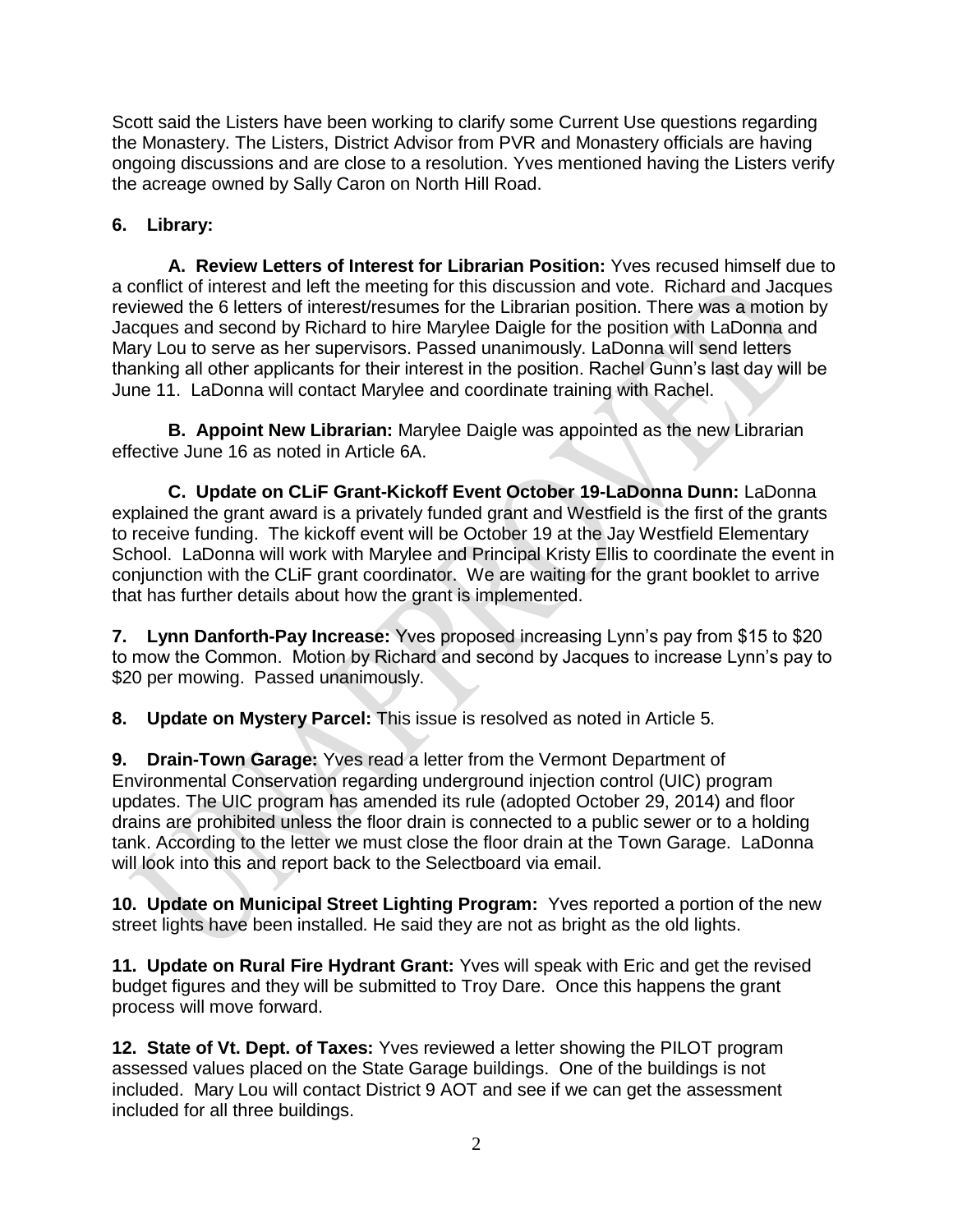**13. Sheriff's Report for March & April:** There were \$375 in fines and 22.5 patrol hours in March and \$379 in fines and 22.5 patrol hours in April.

### **14. Treasurer's Report-Mary Lou Jacobs:**

**A. Update from Last Month on Worker's Comp Insurance for Elected Officials:**  Mary Lou reported as long as elected officials are on payroll they are covered by the towns worker's comp insurance.

**15. Recycling Center Lighting Update:** Yves reported the new lighting has been installed and is a big improvement.

**16. Website/Social Media-Discuss Content-LaDonna Dunn:** LaDonna asked the Selectboard for guidance on the types of things they feel are appropriate to post on the Town's Facebook page and who can be included in links on the 'community links' page on the Town Website. They felt promoting events held in Westfield on the Facebook page would benefit Westfield businesses and would be appropriate. They felt links to public agencies on the website would be beneficial to help residents trying to locate resources. They did not want to promote links that were advertising related. They left it to the webmasters discretion.

**17. Town Plan Regional Approval Update-LaDonna Dunn:** The Westfield Town Plan received regional planning commission approval at the May 2015 NVDA Board meeting.

**18. Delinquent Dog List:** LaDonna reported there are 2 dog owners (2 dogs) on the delinquent dog license list. She sent two reminder notices and made phone calls to these people. The Selectboard instructed the Clerk to give the list to Constable Mike Piper so he can make enforcement visits.

### **19. Other Business:**

**A. Cut Trees on Buck Hill:** Yves reported there is a section of white birch trees on Buck Hill Road that are leaning over the road. Larry Kennison doesn't have time to remove the trees. Motion by Jacques and second by Richard to hire Yves to cut the trees. Passed unanimously. Yves will contact the property owners to see if they want the wood. If they do not want it Yves will take the wood.

**B. Signs on Tennis Court:** LaDonna stated there have been dogs coming to the recreation area with people playing tennis and they have been running at large. These could be people who are unaware that there is a village dog ordinance that has have a leash law. She recommended that a sign reading, 'No Pets Allowed on Premises' be posted on the tennis court next to the other signage. The Selectboard was in agreement. Mary Lou will order the sign from the Prison Print Shop.

**20. Adjourn:** Motion by Richard and second by Jacquesto adourn at 8:58 p.m. Passed unanimously.